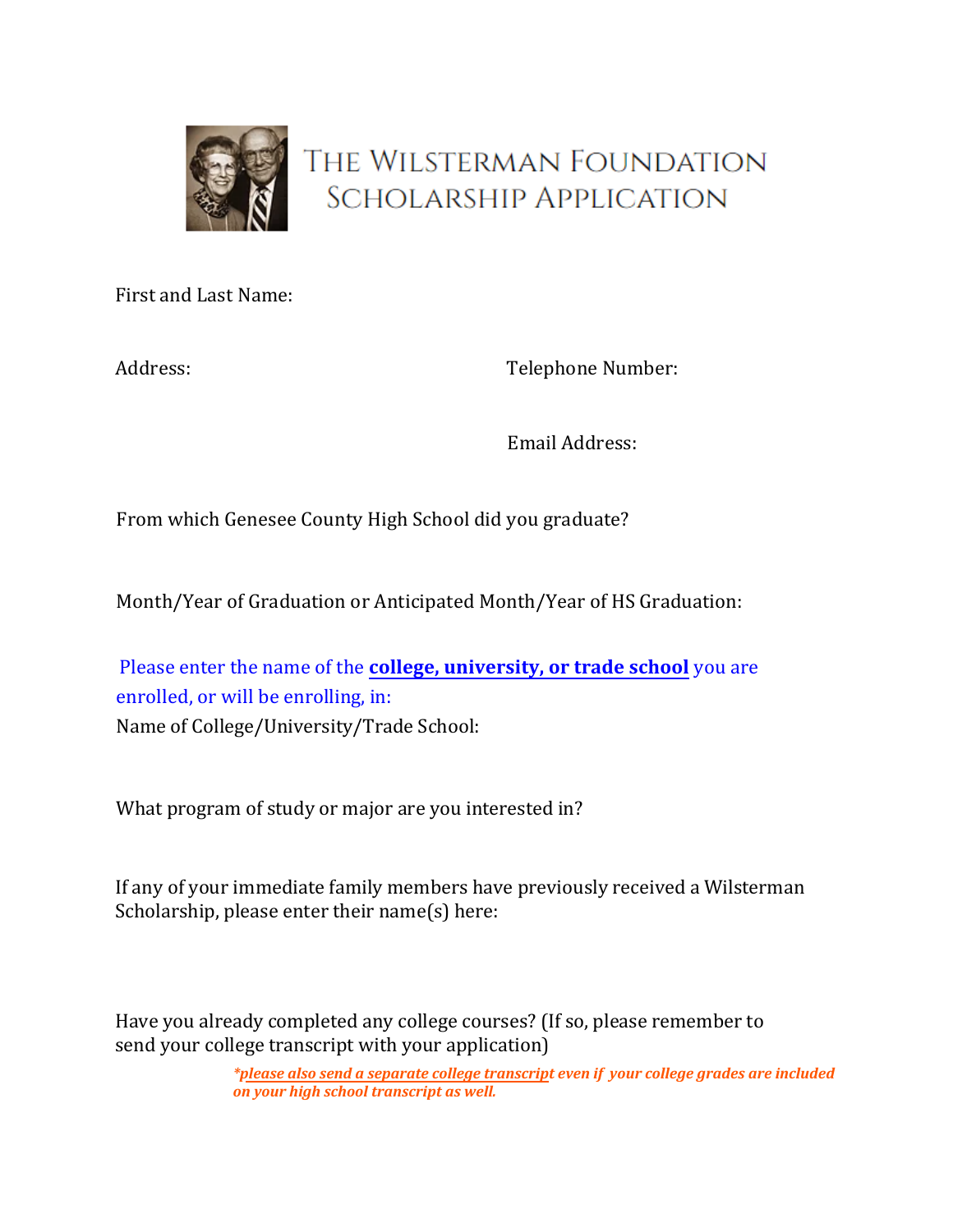# 1. **Interests – Activities – Organizations**

In this section we are primarily interested in getting to know you. You will have an opportunity in the next question to describe your work experience, but here we would like to know how you spend your time outside of work and the classroom. This includes any responsibilities you may have at home, any extracurricular activities you are involved in, any organizations you are involved with, etc. Essentially just take a little time to describe what you are interested in, involved in, or passionate about!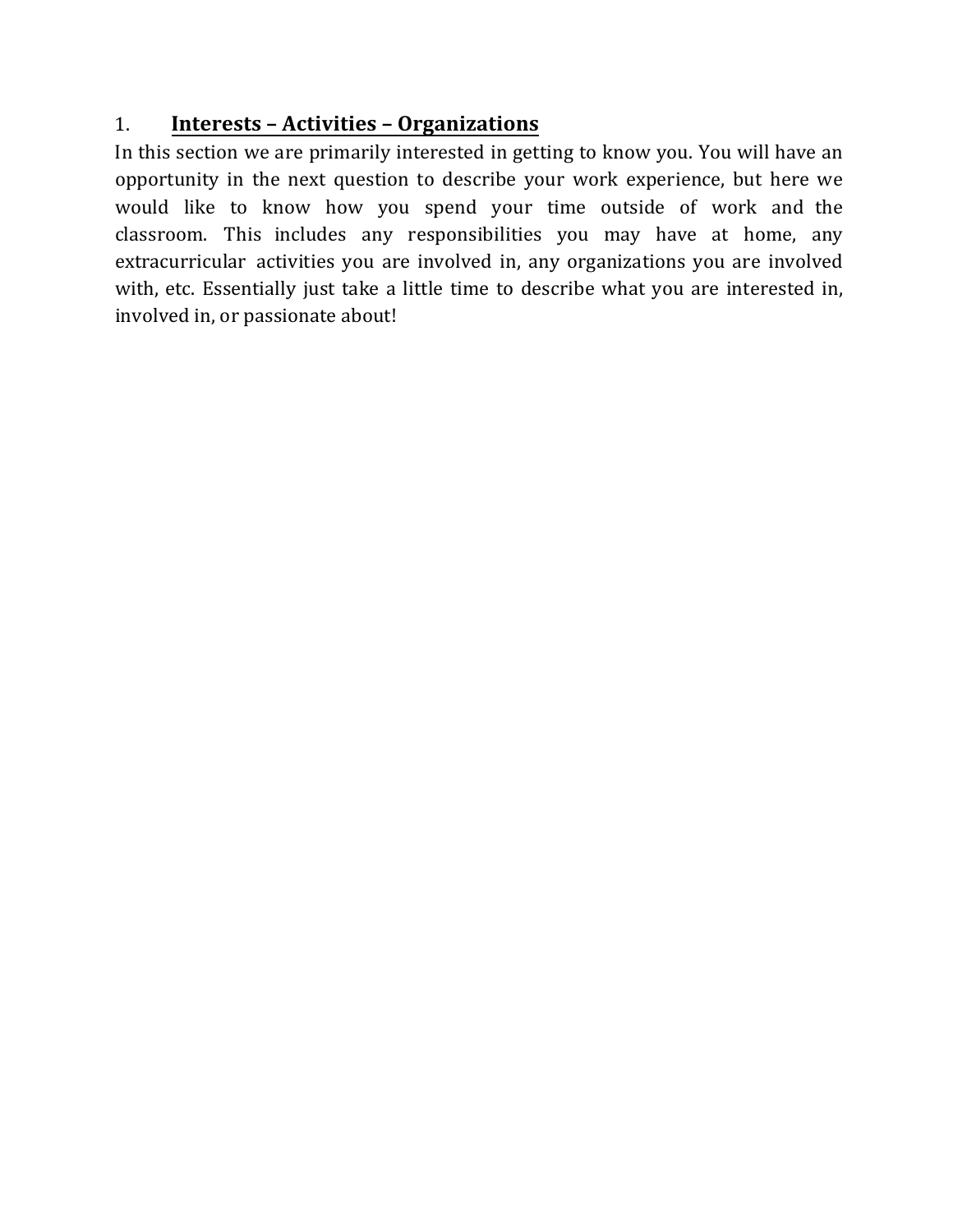# 2. **Work – Self-Employment**

a. Please list any jobs you have held during high school or in college. For each of these please give approximate dates of employment, approximate hours worked per week on average, and the name of your supervisor if possible.

Example:

McDonald's - 01/01/2018 - 02/05/2019 - 15 hours per week - Supervisor: Mr. Ronald

Kroger - 05/01/2019 - Present - 22 hours per week - Supervisor: Mrs. Grocery

b. Please take a moment to describe your work experiences. We would like to get an idea of how your work has affected you and/or your family, whether it has affected your studies in any way etc. We would also like to hear about any promotions/increases in responsibilities, and any valuable lessons/insights which you have gained: i.e., what have you found challenging and/or rewarding?

(We would encourage you to, if possible, have your supervisor fill out an "Applicant Work Evaluation" form to include with your application – this can be found on our website for you to either print out or email to your supervisor)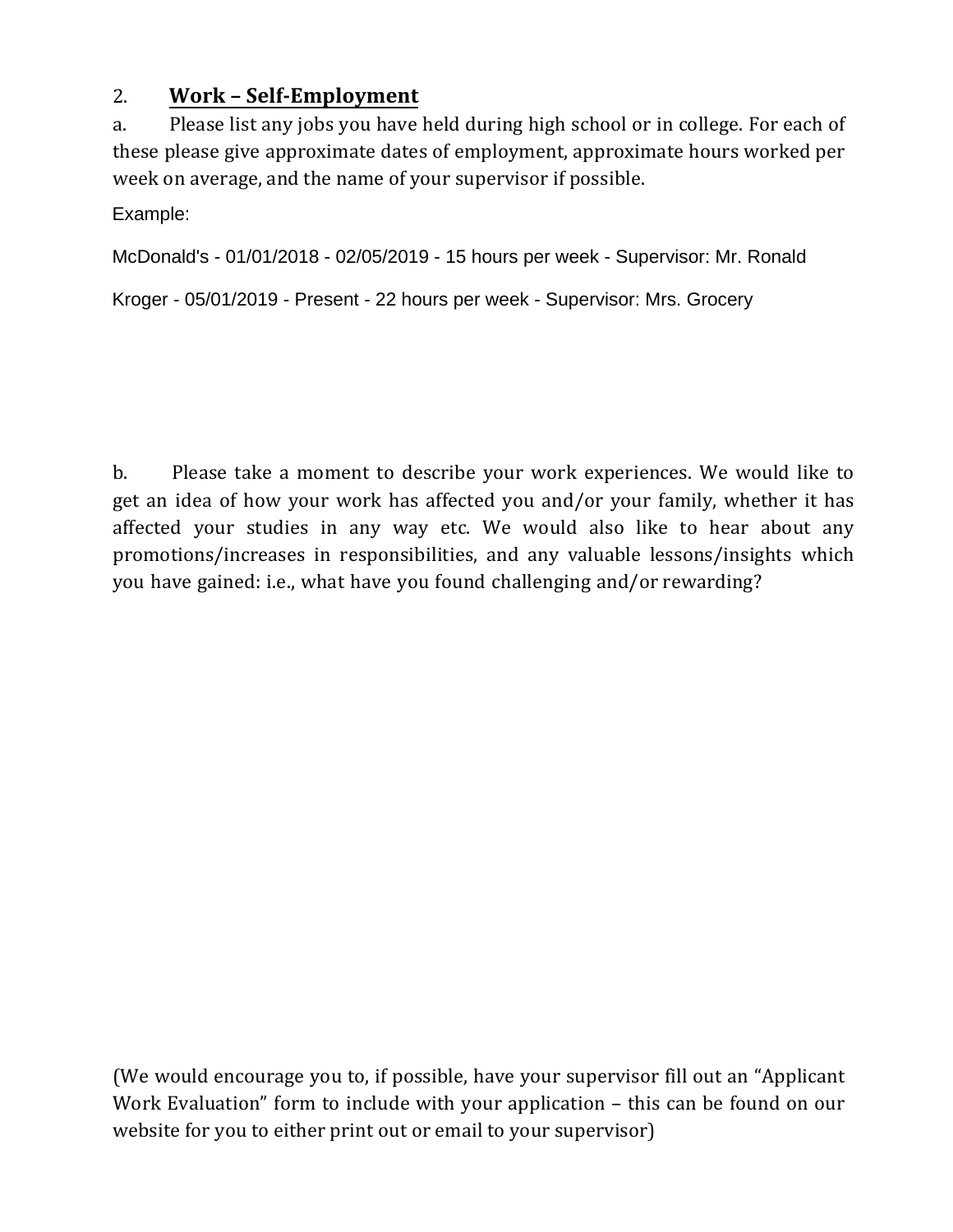### 3. **Awards – Recognition – Creations**

Please list any awards or recognition you have received, whether this be related to academics, work, extracurricular activities, or interests and organizations you are involved in. We are also interested in hearing about any creations you may have worked on which have been published, broadcast, displayed, or exhibited.

# 4. **Particular Difficulties – Challenges – Additional Information**

Finally, if you would like to, please take some time to share with us any particular hardships or challenges you have faced which may have made it difficult to reach your full potential in academics or other areas. If your transcript shows certain years or semesters in which you struggled, you can share the circumstances which may have led to that. This may include illness (you, family, etc.), family responsibilities, work obligations, social/emotional/cognitive struggles, or any other issues you have dealt with. You can also use this space to share any other information about yourself which was not specifically requested but which you think may be helpful to the Advisory Committee.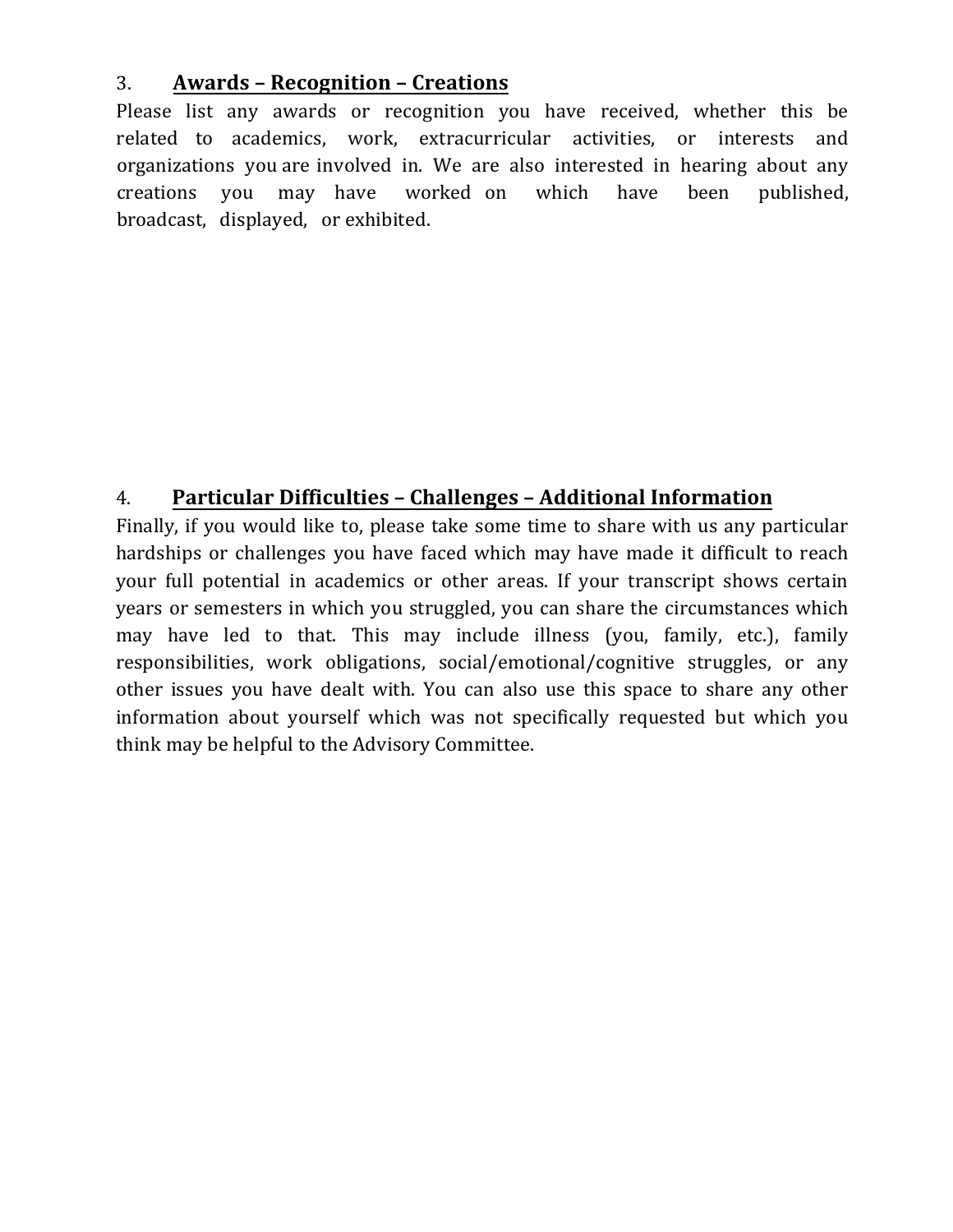# Resources & Expenses (Please Read These Instructions Carefully Before Continuing!)

The table below is intended to give us a picture of your financial situation and to detail how much financial support you still need to pay for your education. **Resources and Expenses should not match!** That indicates to us that you have no financial need and therefore you will not qualify for a scholarship!

**Please fill out all applicable fields for each upcoming year you plan to attend school in the corresponding columns**. For example, if you only plan to attend for two years, or have only two years remaining until your degree, fill out the first two columns only. **Please divide out Personal and Family Contributions amongst all years you plan to attend.** For example, if you have \$2,000 in Personal Savings and plan to attend college for 4 years, please enter 500 for each year on the Personal Savings line. The amounts you enter will be automatically calculated into the Totals fields below.

We try to prioritize giving scholarships to those students who need it most, so please note that all other scholarships, grants or similar funds from others you are expecting to receive, have received or have applied for must be disclosed. **We understand that some of these amounts may be estimates and we only ask that you are HONEST and as thorough as you possibly can be.** 

It is our hope that to the extent possible you can minimize or eliminate the need for loans and the debt that goes with them. **Loans you have applied for, or intend to, are not counted as resources and should not be included**.

If you are having any trouble with this table, or have any questions, please do not hesitate to email us at admin@wilsterman.org, we are here to help!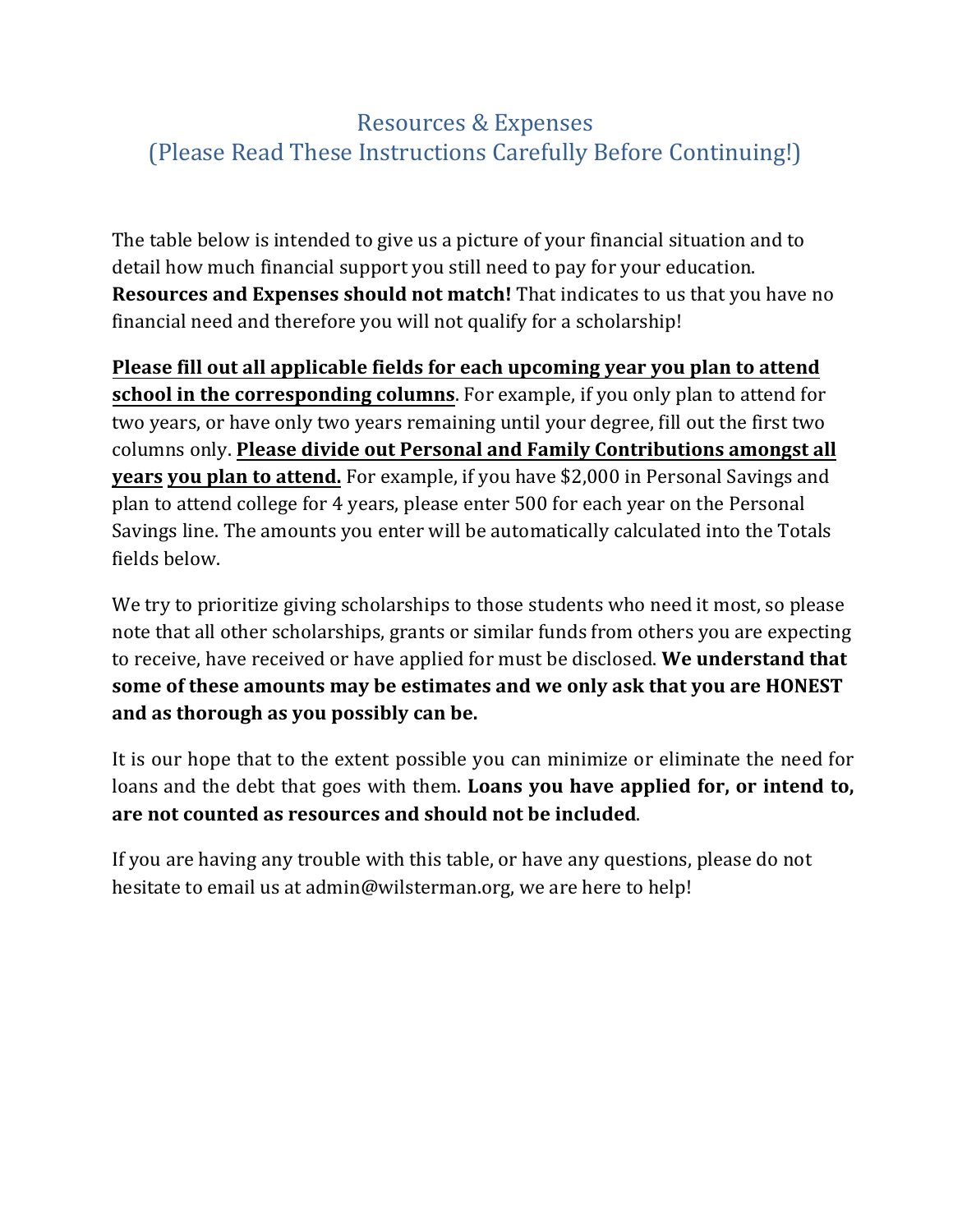### RESOURCES

| 2024-2025 |
|-----------|
|-----------|

#### Personal Savings of Applicant

#### Family Financial Contributions

(Include only what your family has already designated as educational funds intended for you, including MI Ed. Trust, 529, etc.))

#### Scholarships Received

#### Scholarships Expected

(Do not include the Wilsterman Scholarship)

#### Federal Aid / Grants

#### State Aid / Grants

| <b>Resources Totals:</b>                                          | \$0             | \$0       | \$0       | \$0       |
|-------------------------------------------------------------------|-----------------|-----------|-----------|-----------|
|                                                                   | <b>EXPENSES</b> |           |           |           |
|                                                                   | 2022-2023       | 2023-2024 | 2024-2025 | 2025-2026 |
| <b>Annual Tuition</b>                                             |                 |           |           |           |
| Annual Books, Fees, &<br><b>Education Supplies</b>                |                 |           |           |           |
| Annual Room & Board<br>(Which you would pay to the school itself) |                 |           |           |           |
| <b>Expenses Totals:</b>                                           | \$0             | \$0       | \$0       | \$0       |
| <b>Total Financial Need:</b>                                      | \$0             | \$0       | \$0       | \$0       |